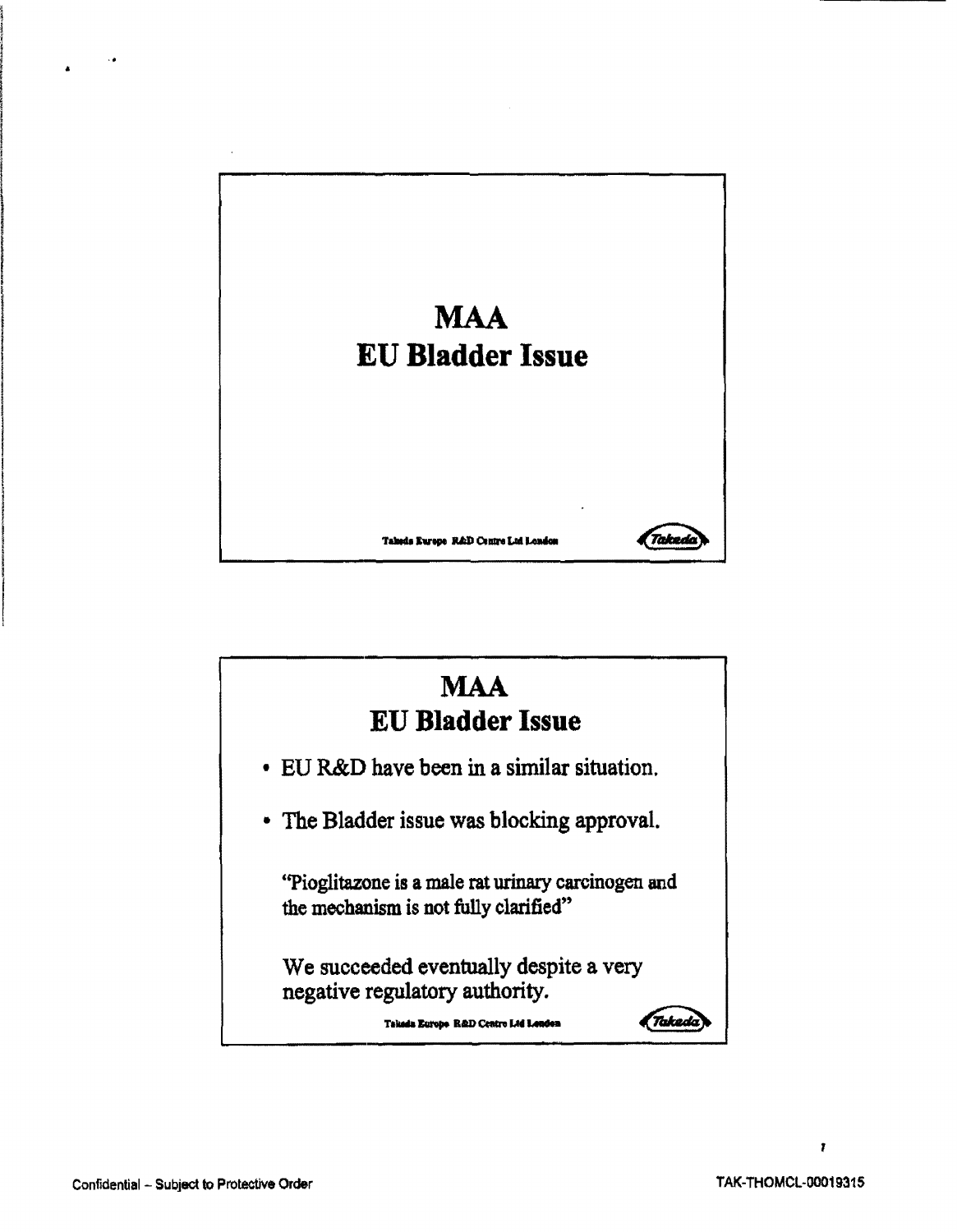

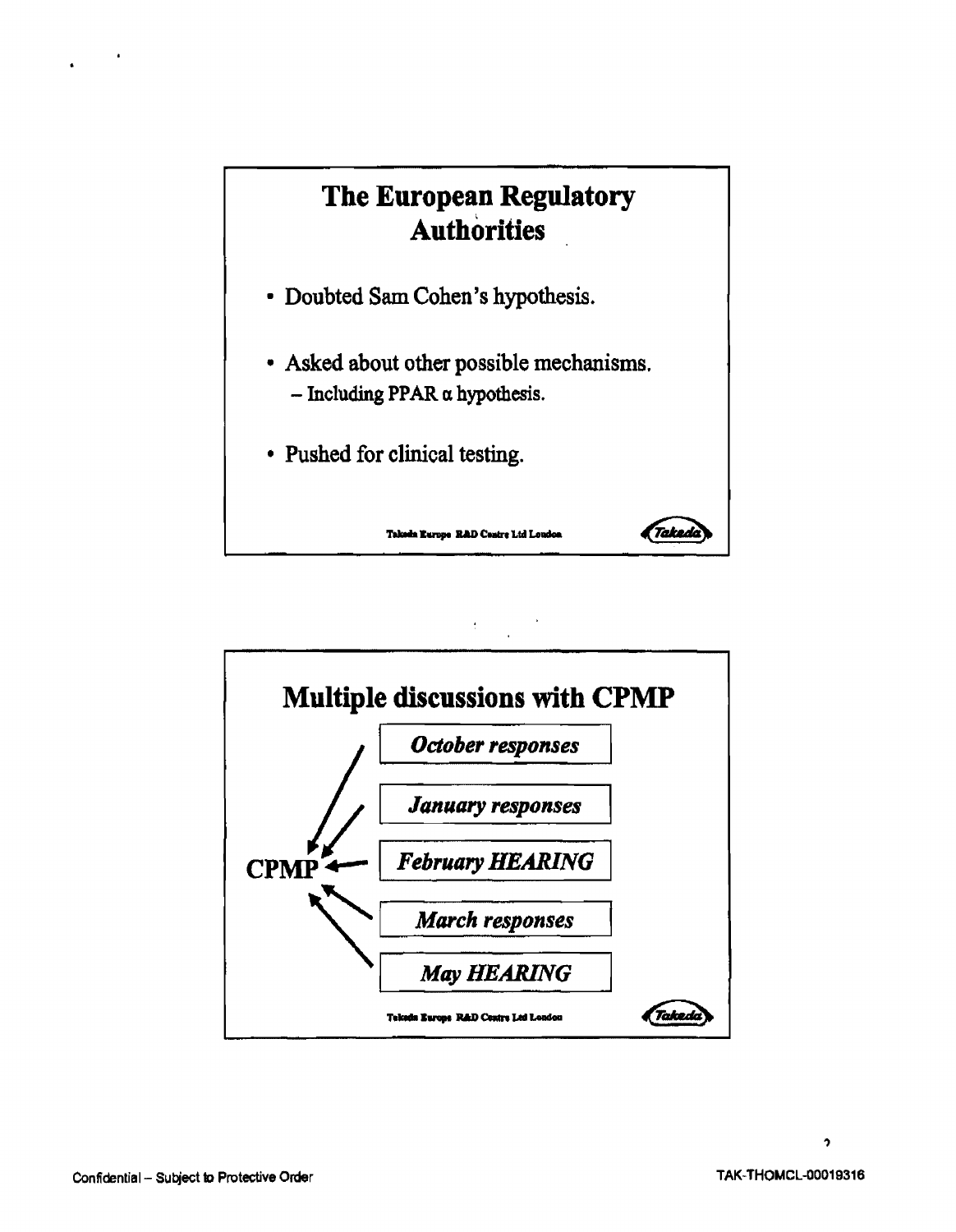## **CPMPissues ..against Sam Cohen hypothesis**

- Correlation of tumours and stones is not good.
- Increase in micro crystals is not consistent and not observed at lower dose levels.
- Increase in urine pH is not consistent and not observed at lower dose levels.
- Other mechanisms have not been adequately explored:
	- Local proliferative properties of pioglitazone and metabolites

.<br>Takedo

- Genotoxicity
- $-$  PPAR  $\alpha$  hypothesis

Takeda Europe R&D Centre Ltd London



 $\mathbf{I}$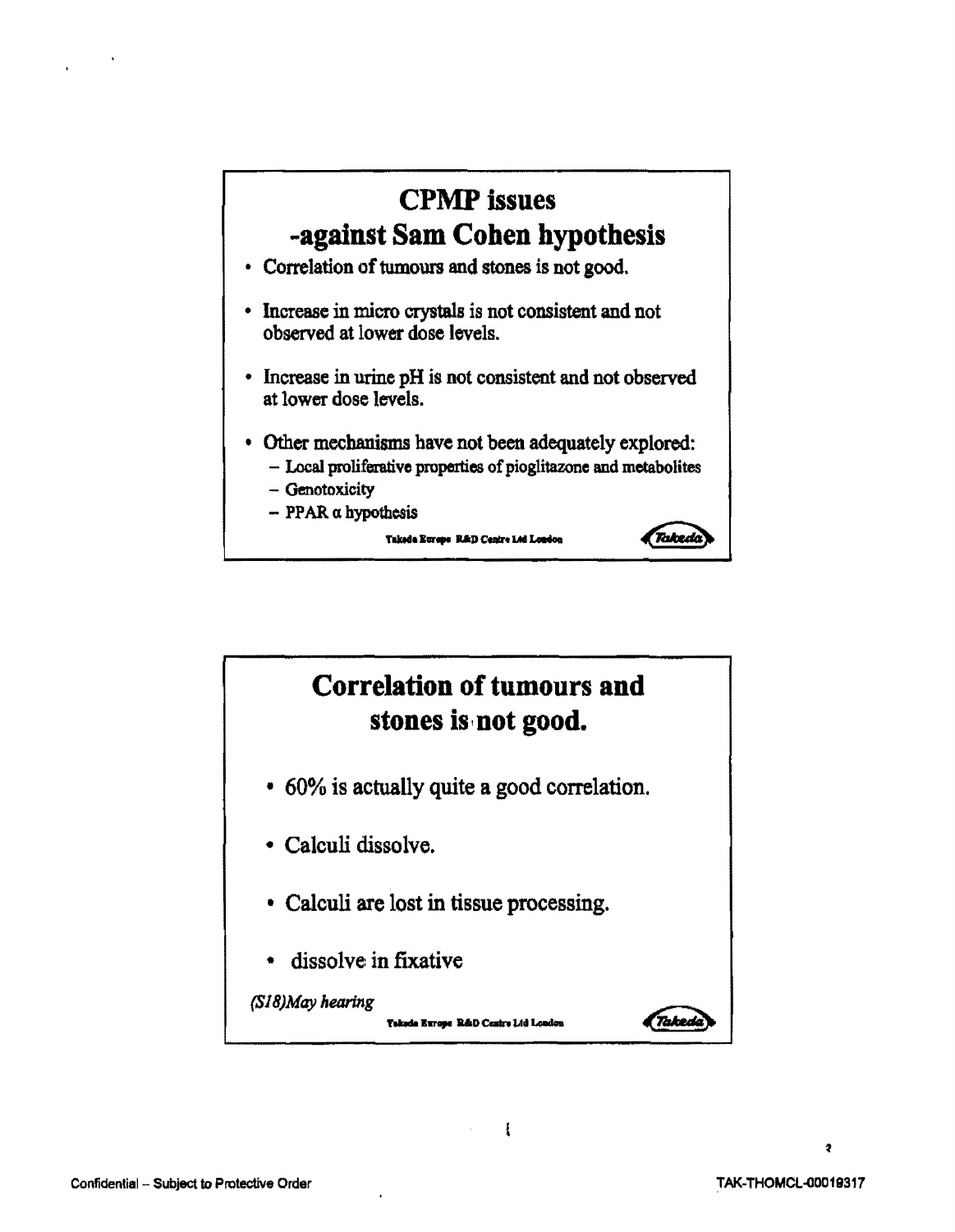

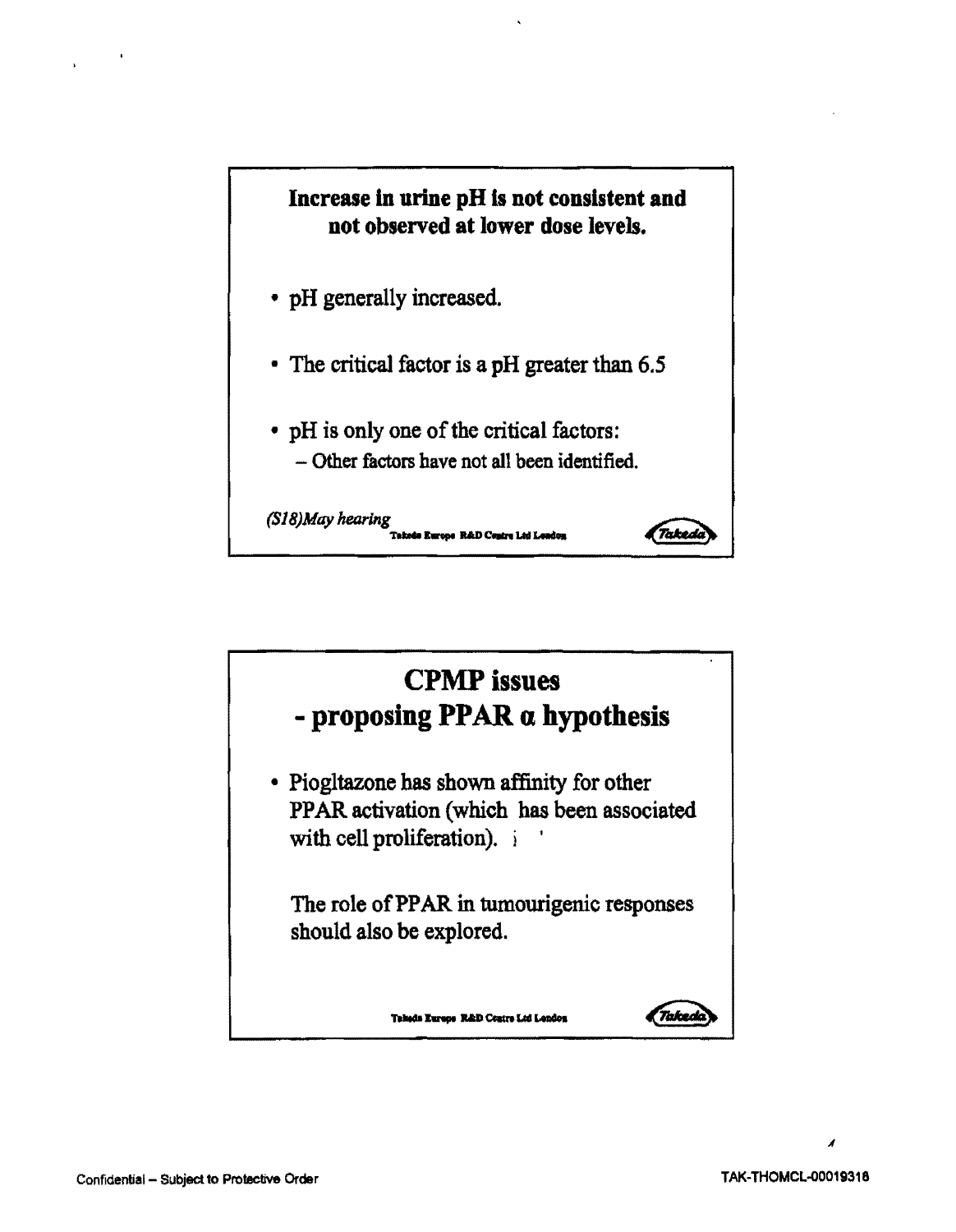Plogltazone has shown afftnlty for other PPAR activation (which has been associated with cell proliferation).

- Pioglitazone does not produce tumours in tissues where PPAR  $\alpha$  and  $\gamma$  are most highly expressed.
- Pioglitazone is not tumourigenic in mice or female rats.
- Pioglitazone is neither a peroxisome proliferator nor a hepatocarcinogen.

## Study in this receptor fleld has greatly advanced since our responses

**Takedo** 

(S9)Jan resp.p26

Takada Europe R&D Centre Ltd London



ċ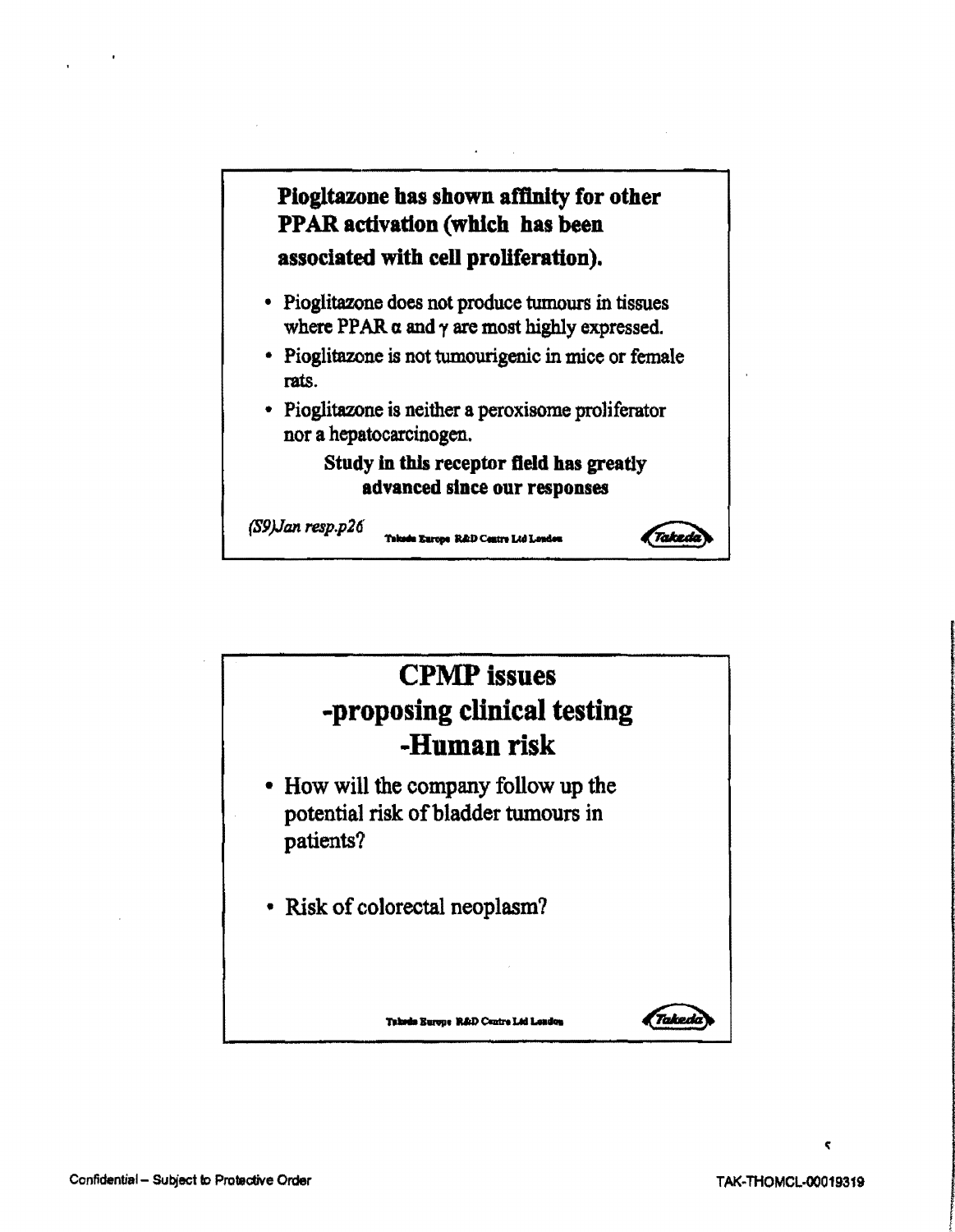## **How wiD the company follow up the potential risk of bladder tumours in patients?**

- Restate the company position (Sam)
- Investigate any malignancies from trials.
- Outcome study data.
- Clinical testing of patients is not helpful.
- Japanese urine clinical study showed nothing.

Tuicada Europe R&D Centre Ltd Londes

Taked

• A case control study is possible.

(S13)May resp.

**Risk of colorectal neoplasm?**  • PPAR  $\gamma$  may inhibit the growth of tumours. • Glitazones only induce tumours in the genetic context of the APC mutation in mice. *(SlO)Jan reap.*  t Takedo Takada Europe R&D Centre Ltd Landon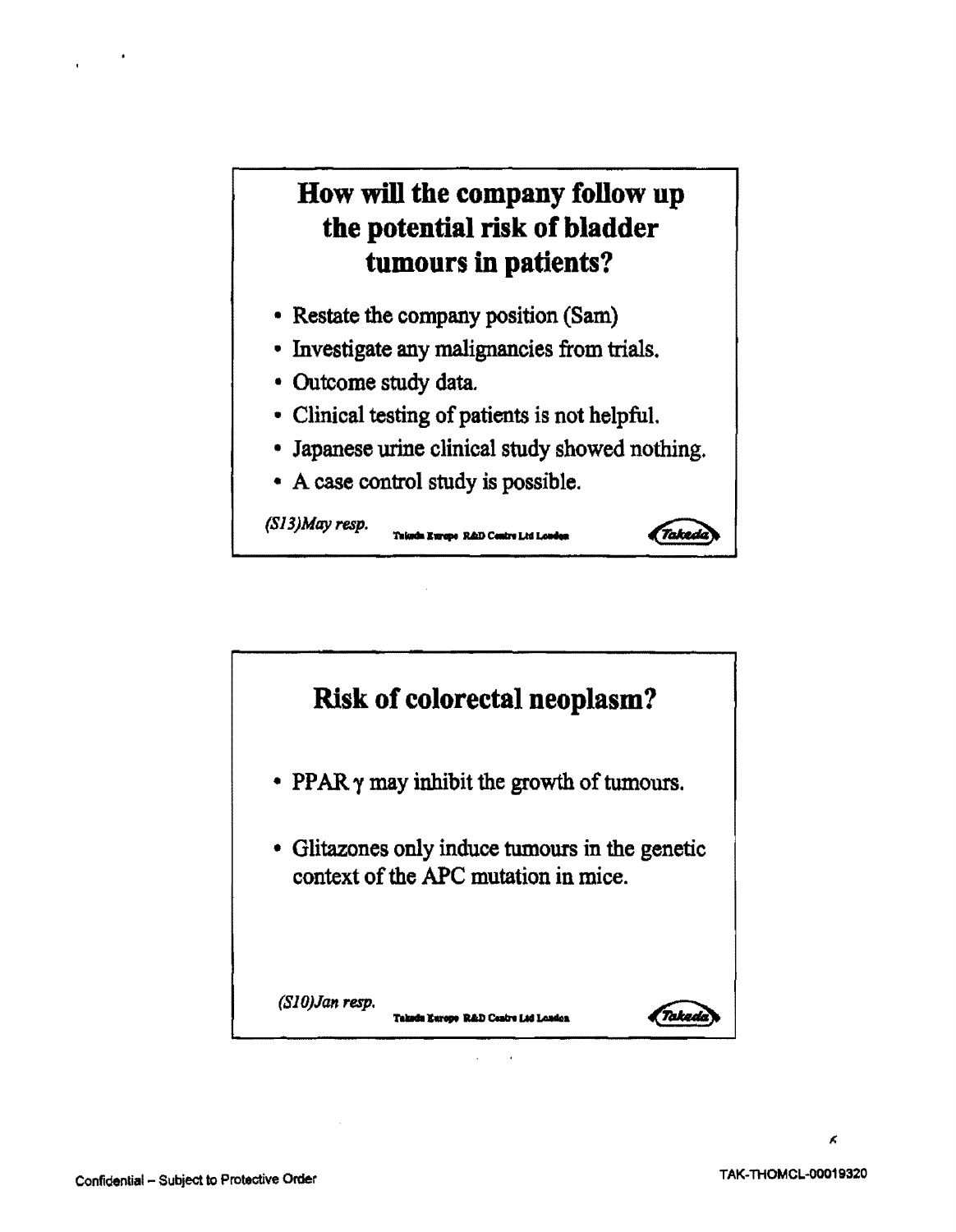

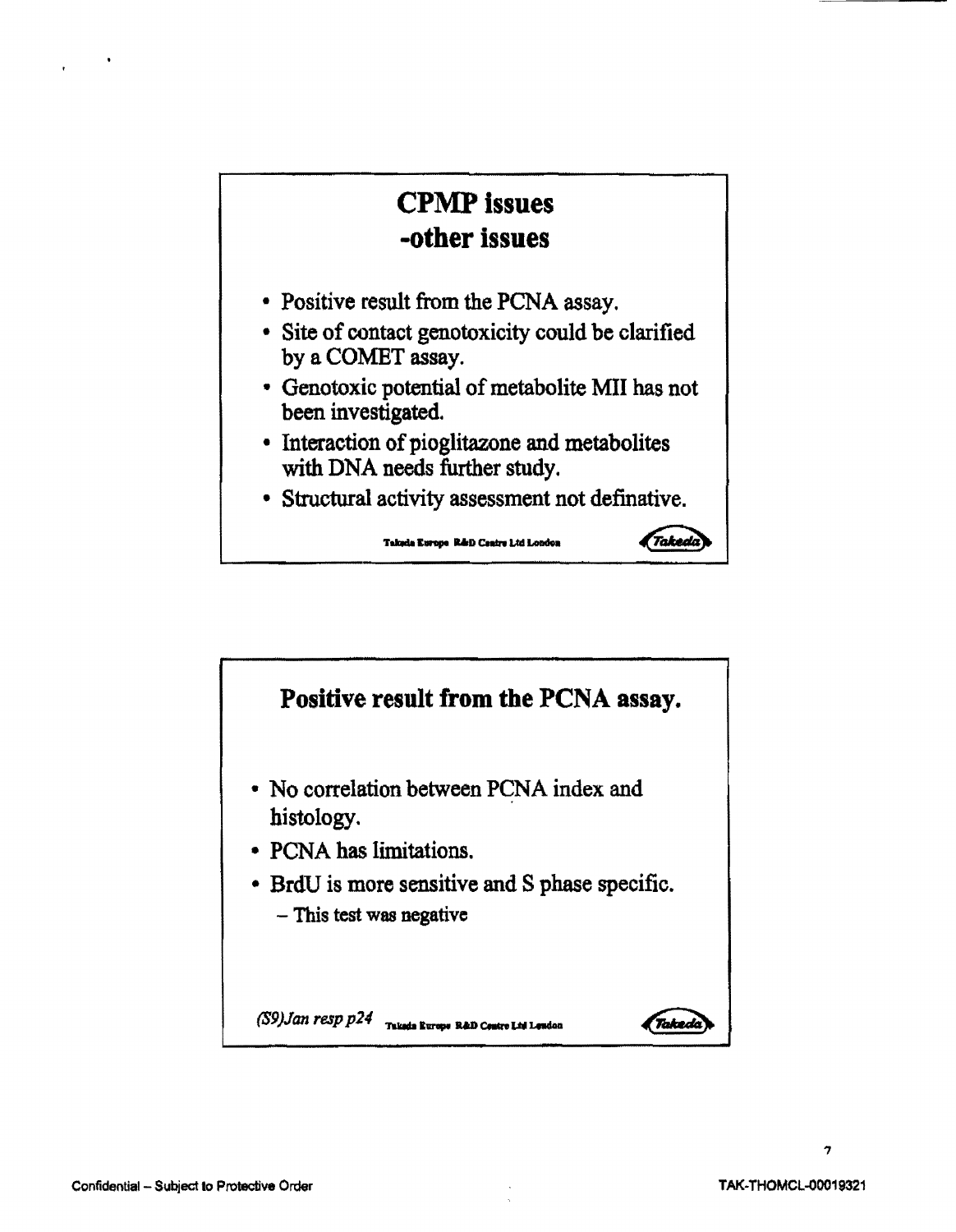



 $\mathbf{o}$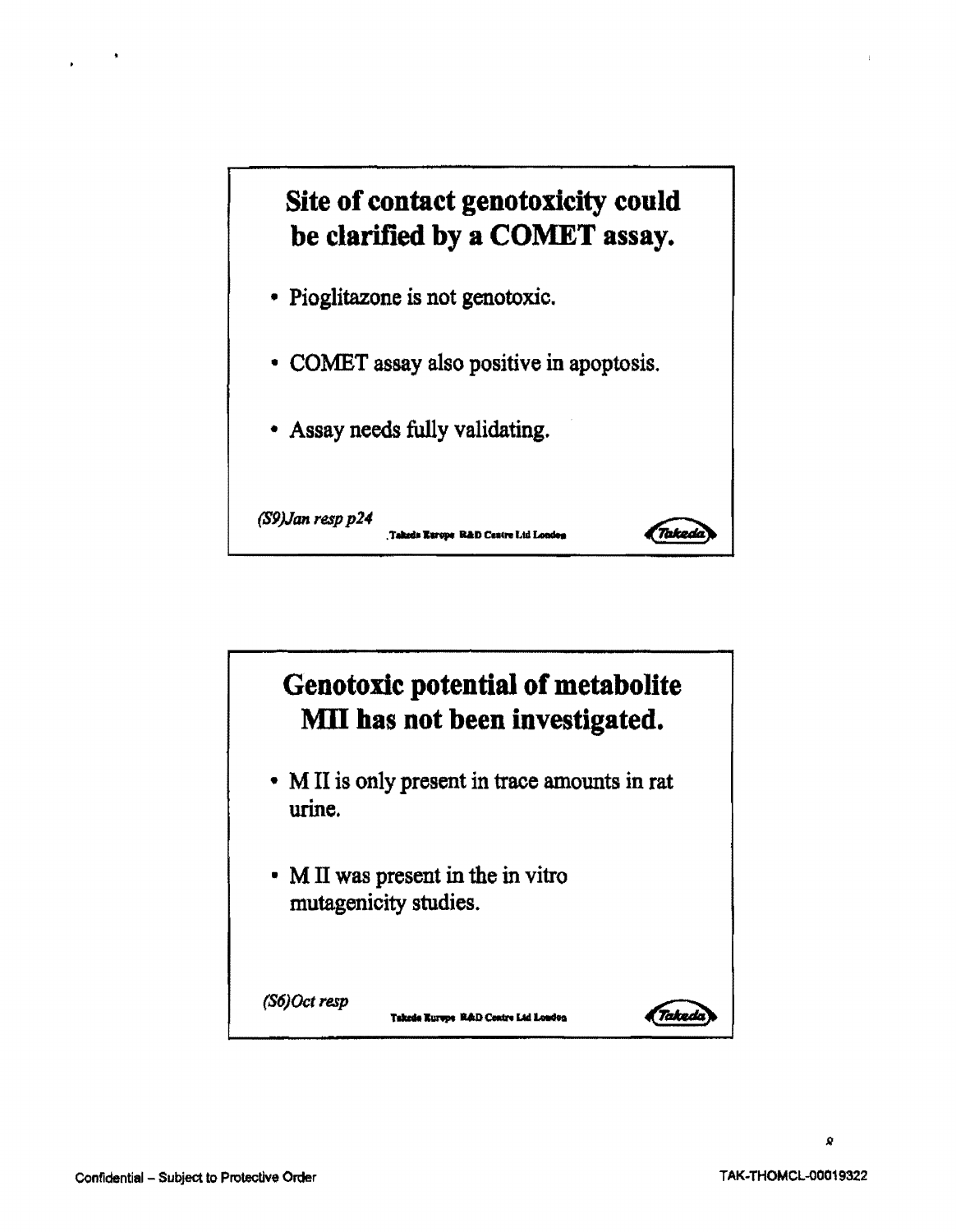## Interaction of pioglltazone and metabolites with DNA needs further study.

- Not genotoxic.
- Urine from pioglitazone treated rats is not genotoxic.

(Takedo

• Structural activity relationship. - Not a rodent carcinogen

 $(S5)$ *Oct*  $resp$  $p13$  Takeda Burepe R&D Centre Ltd Londen